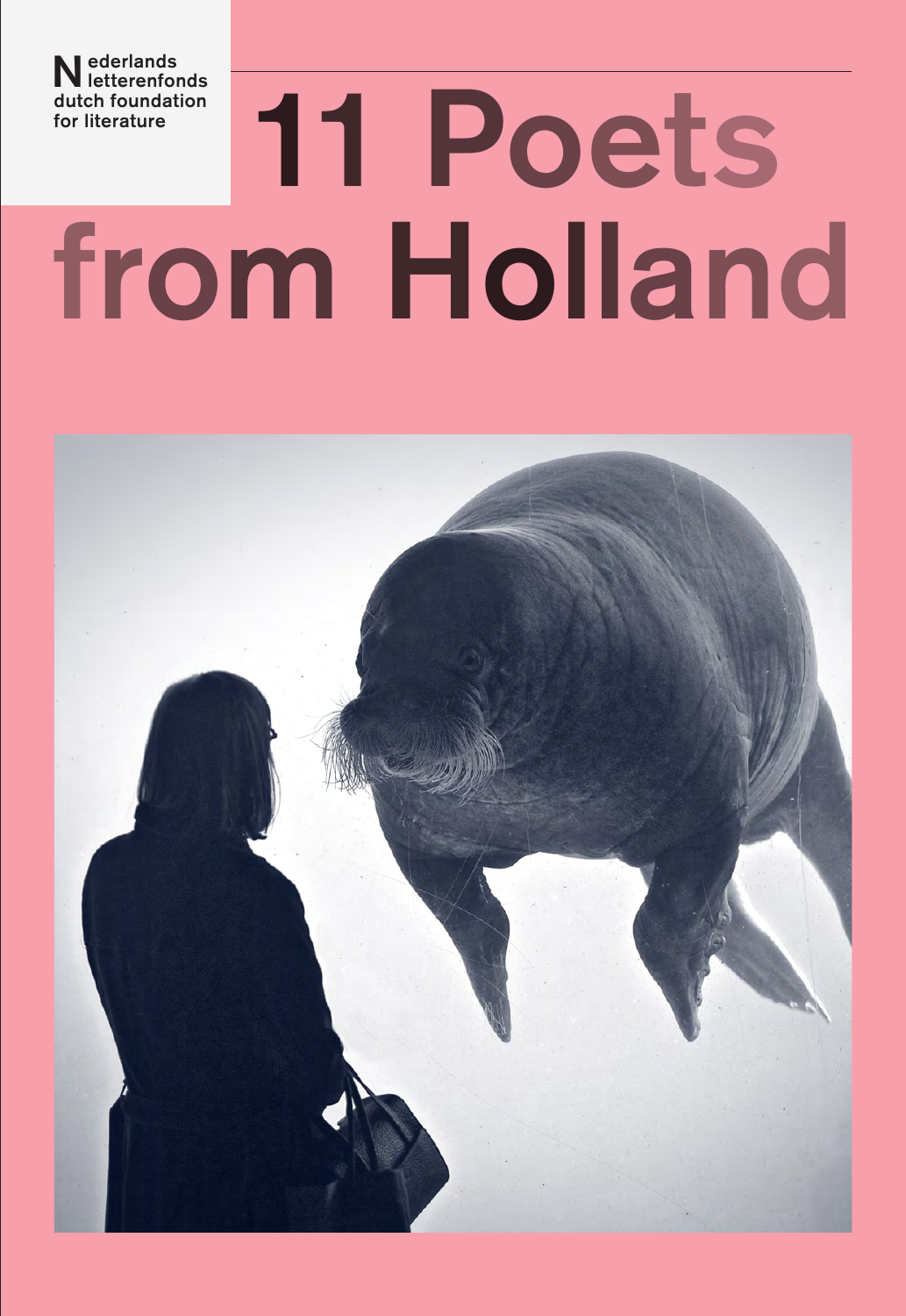### The Dutch Foundation for Literature / Nederlands Letterenfonds supports writers, translators and Dutch literature in translation

#### Information

The Foundation's advisors on poetry, literary fiction, quality non-fiction, youth literature and graphic novels are present each year at prominent book fairs, including Frankfurt, London, Beijing and Bologna. *Poets from Holland*, *Books from Holland, Quality Non-Fiction from Holland, Children's Books from Holland* and *Graphic Novelists from Holland* recommend highlights from each category's selection.

Individual poets from the Netherlands are also featured in separate brochure series: *Contemporary Dutch Poets*, *Zeitgenössische Niederländische Poesie*, and *Great Dutch Poets of the 20th Century*. If you would like to receive more information or brochures from this series, please contact Thomas Möhlmann.

Over eighty interesting Dutch poets are featured at the Dutch domain of Poetry International Web. Please visit www.poetryinternationalweb. net/pi/site/country/item/6 for heaps of information and poems in English translation.

#### Translation Grants

Foreign publishers and magazine editors wishing to publish a translation of Dutch or Frisian literature may apply for a subsidy towards the translation costs. Having acquired the rights, the publisher's application must be accompanied by a copy of the contract with the rights owner and a copy of the contract with the translator. Application forms are available from the Foundation's website. Subsidies are paid after receipt of complimentary copies, with printed acknowledgement and logo of the Foundation's support. A sample translation may be required and evaluated by our external advisors. Applications for translations that have already been published cannot be taken into consideration. Publishers looking for a qualified translator can request a list of endorsed translators for their language area.

#### Additional support for poetry

Specifically in case of a publication of Dutch poetry in translation, a foreign publisher or magazine editor can also apply for additional financial assistance.

#### Travel costs support

The Foundation is able to support a publisher wishing to invite an author for interviews or public appearances. Literary festivals are likewise eligible for support. Additionally, the Foundation organizes international literary events in co-operation with local publishers, festivals and book fairs.

#### International visitors programme

The visitors programme and the annual Amsterdam Fellowship offer publishers and editors the opportunity to acquaint themselves with the publishing business and the literary infrastructure of the Netherlands.

#### Translators' House

The Translators' House offers translators of Dutch literature the opportunity to live and work in Amsterdam for a period of time. It is involved with numerous activities assisting and advancing translators' skills. Each year the Literary Translation Days are held for those translating into and from Dutch.

#### **Schwob**

Schwob draws attention to and supports as-yet undiscovered, untranslated classics of world literature. Each month the editors select new titles on www.schwob.nl.

#### **Background**

The Dutch Foundation for Literature, created in 2010 as the result of the merger between the Foundation for the Production and Translation of Dutch Literature (NLPVF) and the Foundation for Literature (FvdL), is an independent organization financed by the Ministry of Education, Culture and Science. Policies and projects are carried out in co-operation with the Flemish Literature Foundation.

Interested in receiving our general newsletter? Send your request to post@letterenfonds.nl or sign up on www.letterenfonds.nl.

### Dutch Foundation

for Literature Nieuwe Prinsengracht 89 1018 VR Amsterdam Tel. +31 20 520 73 00 Fax +31 20 520 73 99 The Netherlands post@letterenfonds.nl www.letterenfonds.nl

#### Advisor Poetry



Thomas Möhlmann t.moehlmann@letterenfonds.nl

#### Travel costs support



Maaike Pereboom m.pereboom@letterenfonds.nl

#### **Schwob**



Alexandra Koch a.koch@letterenfonds.nl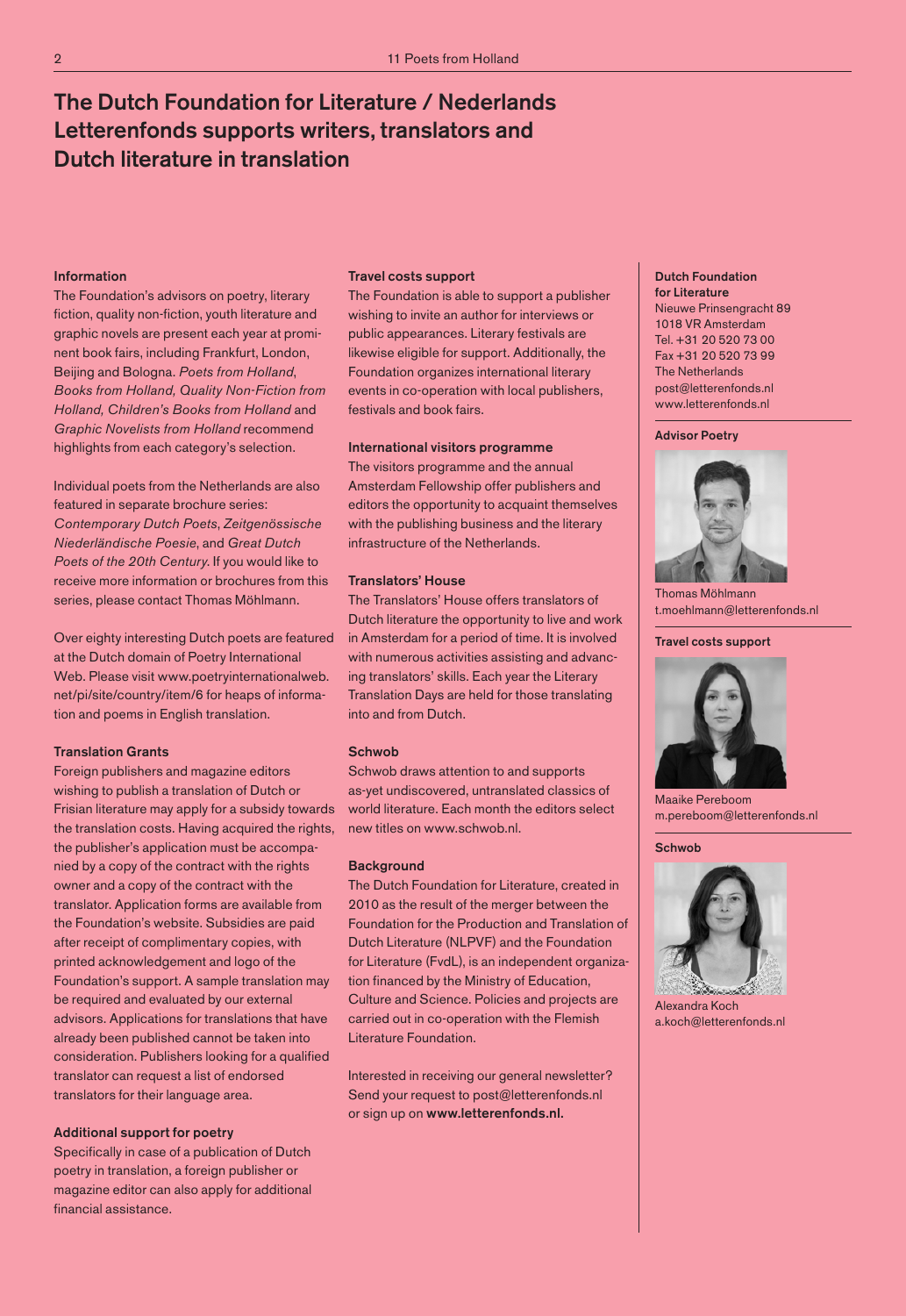### Ellen Deckwitz 'We need to talk'

**Ellen Deckwitz, while only having published two collections of poetry, is already an ubiquitous presence in Dutch poetry. She has been part of the slam poetry circuit since 2000 and won the national Poetry Slam championship in 2009. Nevertheless, it is with her printed work that she reached the larger poetry audience.** 

Her poems are both energetic and highly imaginative, which certainly makes her one of the most lively poets in the Dutch language.

Strikingly, each of her two collections manage to evoke completely different moods. In her debut, *The Stone Fears Me* (2011) – which won her the Netherlands' most important debut prize for poetry, the C. Buddingh' Prize – feelings of dread dominate, which the poet attempts to allay with 'the bullet of the ballpoint'. Especially when everyday reality takes hold, dental floss, immigrants, a visit to the Dam in Amsterdam, you can feel the subdued danger. Deckwitz has the gift of being able to describe her experiences in a both mesmerising and lucid way. While this is by no means feel-good poetry, you do notice she is looking for light and liberation: 'The soil is sucking up the worms and I suppose/ that we all want to be/ thought of as sweet.'

Her second volume *Hey Party* (2012) takes a very different tone; it is indeed more of a party. She approaches the macabre with a joke: 'O jeez, if only I were a skeleton. Or even/ skinnier. Then I could finally seep/ through the wall between us.' Fearful or festive, Deckwitz' poetry is explicitly open-natured, without mystification or obscure avant-gardism, but it does offer a cheerful and poignant élan.

He said we need to talk and thought to grab my ankle but my foot slipped out of the mule.

**\***

I slid down to the bottom of my bag where the fish swim. In a previous life I was one of them, relatively happy

in amongst a jumble I did not have to turn into anything. Sometimes on the surface we saw the bums of ducks, which gave some cloud cover.

And now and again from up above a desperate hand would grope for us, the hand that we called god.

(Translation by Willem Groenewegen)

Ellen Deckwitz (b. 1982) currently lives in Utrecht and holds an MA in literary and cultural sciences. She performed at Dutch festivals like Lowlands, the Nacht van de Poëzie and Poetry International, but also in Birmingham, Paris and Berlin. She was the Dutch Slam Poetry Champion in 2009, is a member of the rock-poetry formation Asphalt Fairies, and during the European Championship of Football in 2012, she was on national Dutch radio as a football expert.



#### **Rights**

Nijgh & Van Ditmar Singel 262 NL – 1016 AC Amsterdam t +31 20 551 12 62 t +31 20 620 35 09 rights@singel262.nl www.nijghenvanditmar.nl

#### Ellen Deckwitz in Translation

Deckwitz performed on many foreign stages and her poems have been translated and published in English, German, French and Spanish.

Ellen Deckwitz is the best thing to happen to Dutch poetry in recent years. — *Ingmar Heytze*

Deckwitz is lord and master of her language from beginning to end. Every image used adds something. — *Jury's of the Buddingh' Prize*

Original and sparkling as a narrative, an idiom all her own comprising vivid images. A compelling fantasmagoria. — *De Volkskrant* 

Photo: Nadine Ancher

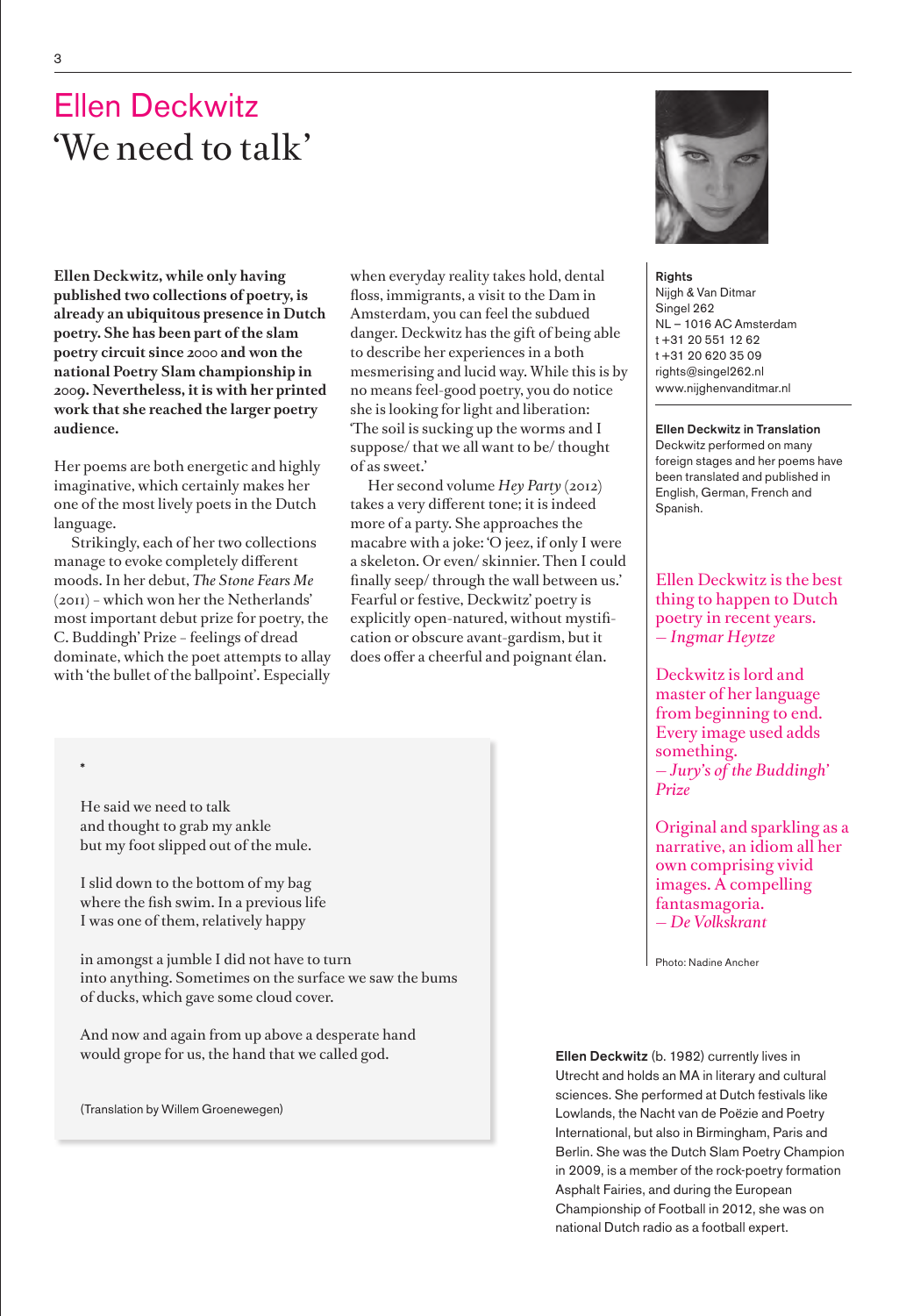### Ester Naomi Perquin 'Lock your horse'

**Perquin's first collection** *Napkins at Half*  **is a series of striking, tasteful images presented in an accessible style. Perquin revealed herself clearly as writing in the tradition of post-war poets of small-scale happiness and small-scale sorrow, like Rutger Kopland and Judith Herzberg, but also showed a more menacing side, for example in the short poem 'At Full Moon', in which a man is shaving and the association with a werewolf pops up: 'and then with a razor/ shaves the wolf from sight.'**

In other poems too, she sometimes suddenly throttles the original idea, or has her images transcend what originally prompted them and take on a slightly surrealistic quality. You could characterize her work with the phrase 'polite oddity'. That is certainly true of her last collection, *Cell Inspections*, in which her past as a

prison officer plays a large part. With an open mind, Perquin enters the lives of criminals, losers and lost souls and experiences how multi-faceted life is, even within the confines of a cell: full of dream, love, regret, opportunism.

You could say that with her classical sense of form but fascination with evil, Perquin is pursuing a contemporary version of 'Romantic agony'. In a climate where many of her contemporaries turn mainly to wild and unconstrained forms of poetry, Perquin shows herself a more classical poet, but one who in a subtle way raises the issue of the perverse character of the world and society. No wonder she's regarded as one of the most promising young female poets of the moment and has already won a considerable amount of literary prizes.

#### **DELAY**

We are modern. It's not the right century for love and there are no women anywhere standing on towers looking out. The last knight died of syphillis.

We have lost the knack of fluttering banners, the whispering between the stones, song and the names of flowers.

Hastily we toss each other body parts in passing. All is well.

Bolt these doors when it grows dark. Stay with me. Lock your horse.

(Translation by David Colmer)



#### **Rights**

G.A. van Oorschot Herengracht 613 NL – 1017 CE Amsterdam t +31 20 623 14 84 contact@vanoorschot.nl www.vanoorschot.nl

#### Ester Naomi Perquin in Translation

Perquin performed on several foreign stages and her poems have been translated and published in English, French, German, Slovenian and Spanish. In 2010, her poem 'State Secret' was translated in all languages of the European Union.

The tone, the clarity and the eye for the ordinary in an 'ordinary' form are very effectively conveyed. — *Meander*

As far as I'm concerned, the poem 'At Full Moon' should be chalked on walls, and the poem 'Architects', which seems to be partly pillorying unrestrained building mania, should definitely be made compulsory reading for all kinds of architectural courses. Perquin, a new asset to watch out for. — *Sapsite*

Photo: Sander Vermeer

Ester Naomi Perquin (b. 1980) worked in the prison service to help fund her studies at the school of creative writing in Amsterdam. Her début, *Napkins at Half Mast* (2007), was awarded the Liegend Konijn Prize, and followed by a second collection, *On Behalf of the Other* (2009), which was awarded the J.C. Bloem Prize. For both collections jointly she also received the prestigious Van der Hoogt Prize. 2012 saw the appearance of her striking third collection *Cell Inspections*, which gained her the VSB Poetry Prize in 2013.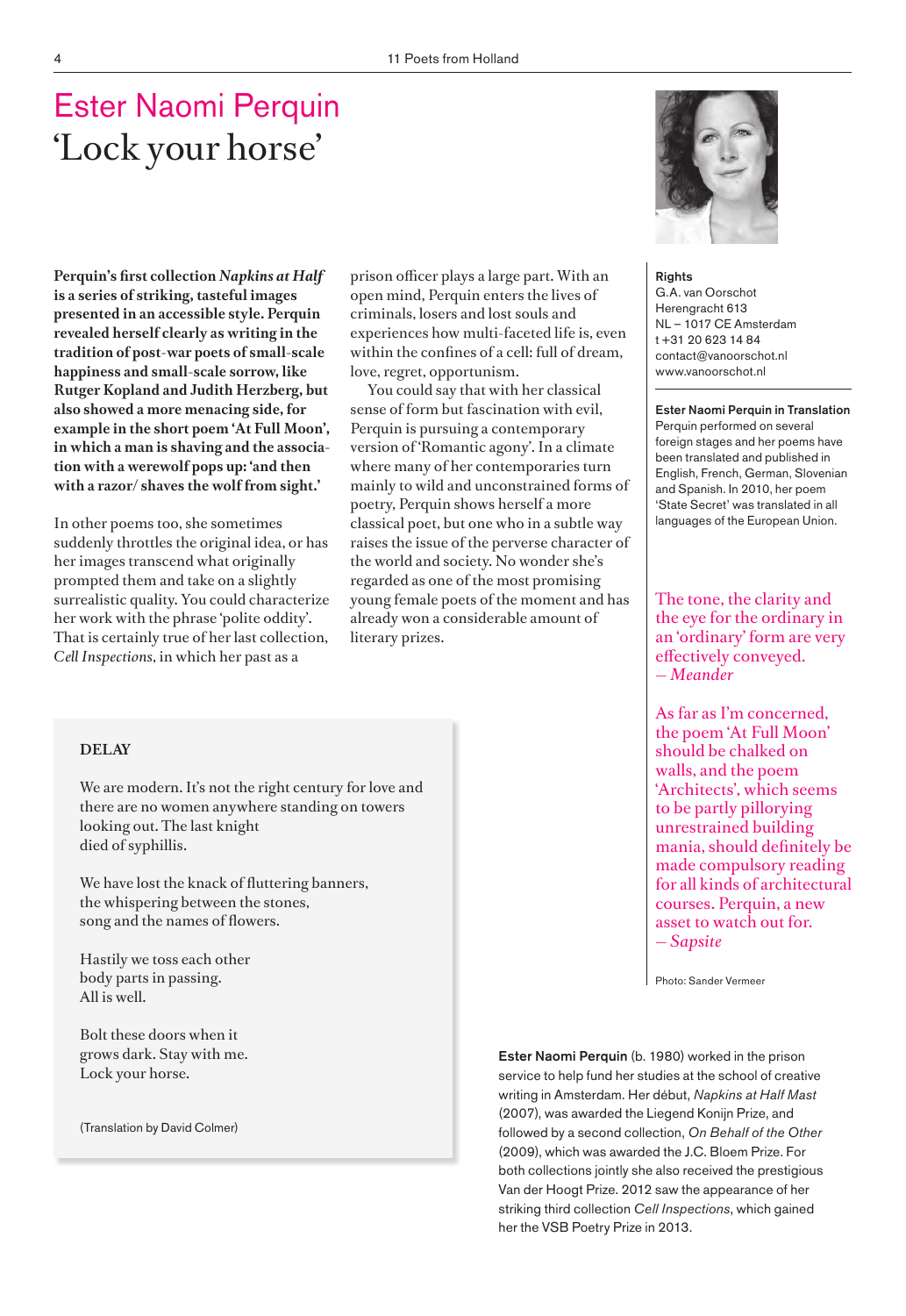# Mustafa Stitou 'Mocking and pitying at once'

**When Mustafa Stitou made his debut with** *My Forms* **in 1994, he was the first Dutch poet of Moroccan origin to publish a collection with a major publishing house. This might have helped a bit in raising extra attention to his work, as did the fact that he was only nineteen years old when he published it, but the most important reason for the sensation that**  *My Forms* **caused, can merely be attributed to the unusual tone of voice the poet displayed in it, combined with highly original images and points of view.**

Of his first three collections, Stitou says: 'My debut was uninhibited, but it contained poems that were not really rounded off. In the second collection, the poems were more flawless and light-hearted, but I overtaxed the experiment. I've eased back with this [third] collection: I've combined the candour of the first book with the precision of the second.'

**\***

In all of his collections, including the latest, Stitou often presents Eastern and Western values and modes of thought as being in conflict, but he does so in an unpredictable fashion. He creates a medley of the high and low and of different cultures that gives rise to a vibrant tension, while also provoking urgent questions – for instance about identity, which is one of Stitou's most important subjects.

In general, Stitou distinguishes himself by means of a phenomenal application of language in which emotion and intellect enter into a rare bond. He tacks easily between reality and imagination, irony and commitment, humour and seriousness – with all their ambiguities, invariably wrapped in dazzling forms. He is also an excellent reciter and performs at literary events and festivals throughout the country and abroad.

On my back I carried the coffin in which my father lay. Bent low by its weight, I staggered forward step by step. My pace slowed, the burden was too great. It was beyond me. Carefully I lowered myself full-length to the ground, slid out from under the coffin, raised the lid without hesitating and whispered, Father, I can't carry you. I'm sorry. Could you maybe walk a little?

It took him a while to open his eyes. His face was unshaven, his hair tousled. He was wearing long johns and a white vest. Then he sighed and shook his head, mocking and pitying at once, like always. He sat up, climbed out of the coffin and moved on with calm steps. I walked along behind him and I too said nothing.

The coffin remained where it was, in the middle of the path.

We reached the grave, which was already dug. Without a word he settled down: lying on his side, then turning over to lie on the other side.

His god wants him to face east, I thought, towards Mecca. Fortunately he didn't ask me which way east was, because I didn't know.

He folded his hands together, slid them under his head as a pillow, sighed deeply again and closed his eyes, and I, I fell to my knees and began, with furious sweeps of my arms, to fill the grave.



#### Rights

De Bezige Bij Van Miereveldstraat 1 NL – 1071 DW Amsterdam t +31 20 305 98 10 f +31 20 305 98 24 h.deinum@debezigebij.nl www.debezigebij.nl

#### Mustafa Stitou in translation

Stitou performed on many international stages and his poems have been published in anthologies and magazines in Argentina, France, Germany, Hungary, Indonesia, Lithuania, Macedonia, Slovenia, South-Africa, Rumania, Serbia, Slovenia, Spain, Sweden and the UK.

The conceivable and the inconceivable are equalized. 'The underlying is what shows itself,' writes Stitou. It is the rich breeding ground of these luxuriantly thriving poems. — *Knack*

Stitou is being called the most important poet of his generation. — *Noordhollands Dagblad*

Photo: Tessa Posthuma de Boer

Mustafa Stitou (b. 1974) published his first collection, *My Forms*, in 1994 at the age of nineteen. In 1998 *My Poems* followed and two years later both collections were republished in one volume. His third collection, *Pig-Pink Picture Postcards* (2003), was awarded both the prestigious VSB Poetry Prize and the Jan Campert Prize. A silence of ten years followed, after which *Temple* (2013) finally appeared, causing an enthusiastic stir among Dutch readers and critics alike.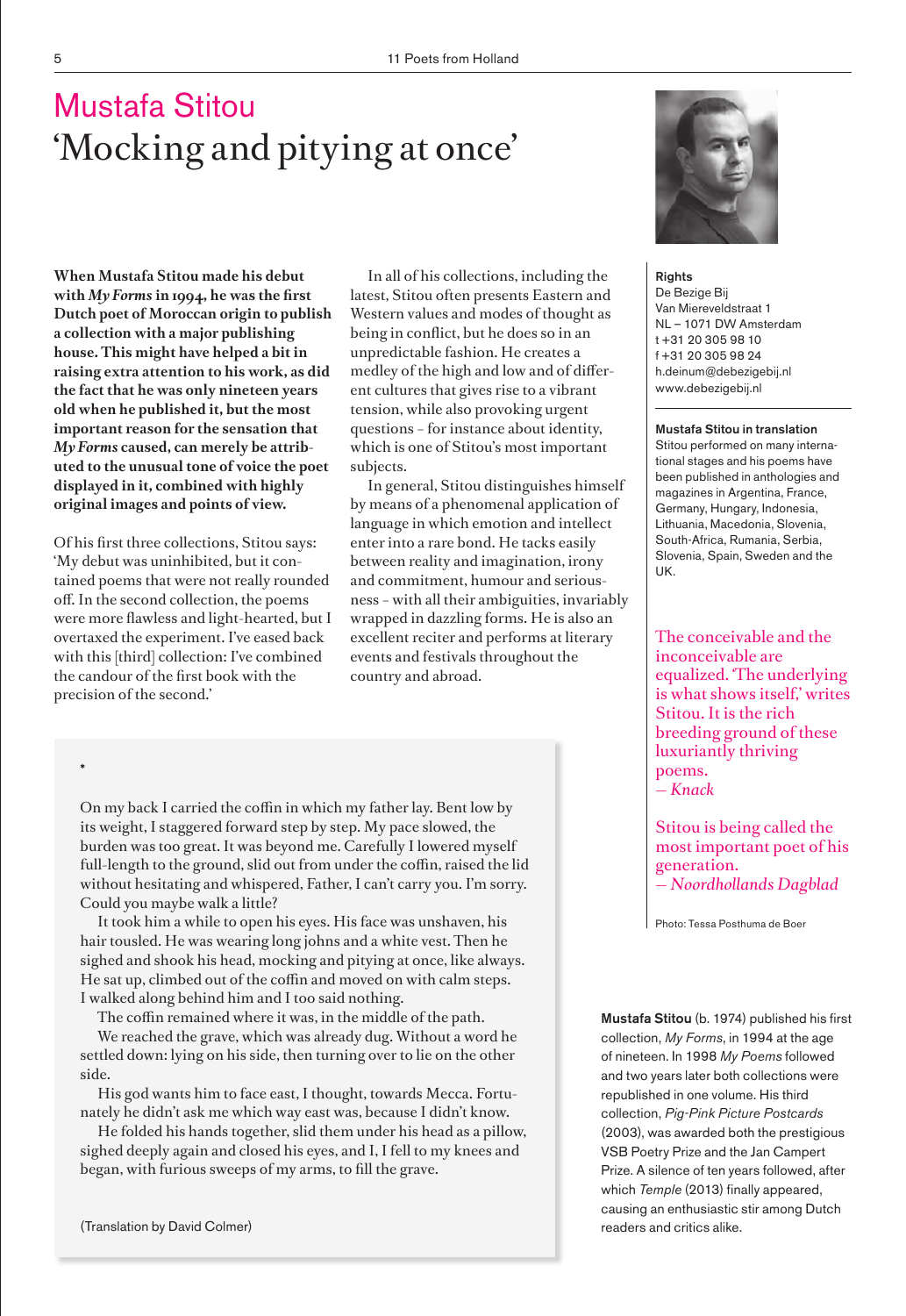### Maria Barnas 'The sun as always before me'

**When** *Two Suns* **was awarded the C. Buddingh' Prize, the jury considered it 'contemplative, musical poetry, desperate and humorous, powerful and brittle, with a transparency that gets more complex on re-reading'. Although similar words could be used to generally describe Maria Barnas's subsequent collections, the poet's style has clearly evolved: Barnas loosens her grip on syntax and widens her focus.** 

Meanwhile, sharp observations seem to overrule contemplation, and a light, slightly frightening sense of violence enters her poems now and again. Her craftsmanship, which critics praised in *Twee zonnen*, is still there, but it's put to use in a more nonchalant manner.

Barnas still combines her various artistic trades, and added writing poetry reviews, a libretto and plays for theatre and radio to the list, but writing poetry is at the centre of her activities. As she once told a reporter of the Dutch daily *Trouw*, she always needs to find a solution for something in a poem first, before she can start thinking about it in any other form. Her distinctive characteristic is that she displays control in all the disciplines she engages in. She sets about things in a self-assured, sophisticated way. Her work is also characterised by a subtle sense of humour. And it has a pleasant, poetic immediacy: when she describes the Amstel river and 'the front of the city', she suddenly briskly continues 'but/ everything that I say exists.' But despite their clarity, her poems can have a disorientating effect. Associations occasionally lead the reader away from the described situation. The perspective in her poems regularly capsizes and changes.

#### **TWO SUNS**

When I fall asleep the sea is still below and the sun as always before me.

I am standing next to a detail of dark water and later on I'll be by the boats,

their white sails light as voices sighing with relief, and sometimes ecstatic between the chattering gulls.

But in the ring I was given I am set slanted next to a date. And I see him disappear in the distance, with a sun. Sloppily repeated in the window.

He called me Flower. Or else Springtime, Sexy, Sweetest, Sweetie, Sweet and recently more often Prefernot, Notnow, Please.

(Translation by Donald Gardner)



#### **Rights**

De Arbeiderspers Franz Lisztplantsoen 200 NL – 3533 JG Utrecht t +31 30 247 04 68 f +31 30 241 00 18 laetitia.powell@apawb.nl www.arbeiderspers.nl

#### Maria Barnas in translation

Poems by Maria Barnas have been translated and published in anthologies and magazines in Argentina, Italy, Portugal, Slovenia, South-Africa, Spain, Switzerland and the UK. An extensive collection of her poems was published in Croatia (Brutal).

Maria Barnas definitely knows the tools and how to use them. — *NRC Handelsblad*

She doesn't allow us to briefly go back home or get back to reality. We must keep on walking through the wonderland of her metaphors. — *De Groene Amsterdammer*

In Barnas's work, nothing is just what it seems. — *De Recensent*

Photo: Marijke Aerden

Before she published her first collection of poetry, *Two Suns* (2003), Maria Barnas (b. 1973**)** had already written two novels and established herself as a visual artist. *Two Suns* was awarded the C. Buddingh' Prize, one of Holland's most important debut prizes, and followed by her highly appraised collections *A City Rises* (2007; J.C. Bloem Prize) and *Yeahyeah the Big Bang* (2013).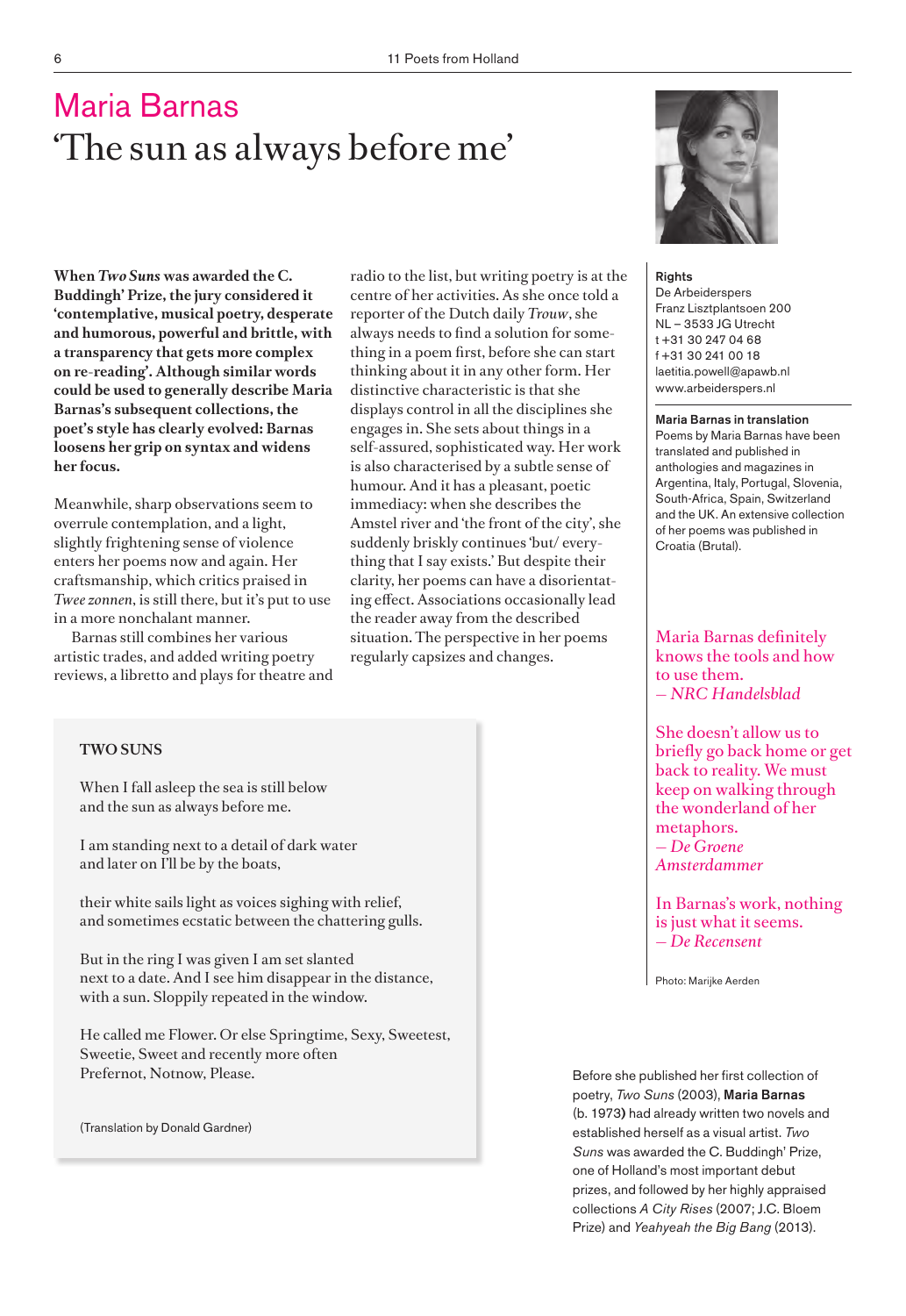### Mark Boog 'You're here and elsewhere'

**Mark Boog likes to reason and philosophize in his poems, without taking recourse to the great philosophers, however. He follows his own independent line of thought, using a logic that may seem anything but logical to others.** 

In his poems, most of which are situated indoors, he characteristically uses abstractions in the same role as concrete objects. In the poem 'Water, aspirin, you', for instance, the 'you' brings the 'I' an aspirin, whereupon the 'I' says: 'And bring me, while you're/ at it, an eternal darkness'. Grand abstractions such as happiness, chance, doubt, silence, time, loneliness, figure as commonplace objects in his poetry. In some poems this produces an amusing effect, reminiscent of the work of Dutch poet Toon Tellegen; in others it rather suggests a kinship with Gerrit Kouwenaar.

Boog in his poetry emphasizes the uselessness of all human actions, keeping in mind, moreover, that total destruction may be just around the corner: 'and for a while the wrecker's been awake,/ although on a heavy, iron chain in front of our window/ the wrecking ball hangs still, gleaming in the late summer sun.' Yet the poet resists any kind of inertia: we 'beat our night clothes, ourselves, like carpets'. It is the pointlessness which clothes everything 'in a storm coat/ of tension'. The poet fights arbitrariness by plotting a course, and by classifying everything and anyone (e.g. himself as 'among the lucky'). Language plays an allaying role here, as Boog says in an interview: 'it helps to say things beautifully'.

#### **LOVE**

The sky lies flat on the ground, invisible and solid.

You are dressed in the colour of your hair, in your eyes, your steps and your words. You're here and elsewhere. I give chase to you

and shudder. You are too tall perhaps, or too near. Your inapproachability is unforgivable. If I could be a bird –

but the precision escapes me as does the trust. I look at you

and shudder. Talk to me, as I'll keep quiet, suffer my stranglehold, suffer the awkwardness, suffer me, love.

(Translation by Willem Groenewegen)



#### **Rights**

Cossee Kerkstraat 361 NL - 1017 HW Amsterdam t +31 20 528 99 11 f +31 20 528 99 12 molegraaf@cossee.com www.cossee.com

#### Mark Boog in translation

Boog's poems have been published in anthologies and magazines in Arabic, German Portuguese, Rumanian, Spanish and Turkish. A full collection of his poems in translation was published in Lithuanian (Aidai).

His work is an interplay of intimacy and space, of domesticity and eternities. — *Gerrit Komrij*

Boog is a master of reversal and of 'false appearance' in the good sense of the term. He conceals nothing in this way, but actually makes everything more painfully visible. And in such a manner that you can often laugh about it. — *Trouw*

Photo: Isa Boog

Mark Boog (b. 1970) was awarded the Buddingh' Prize for new Dutch-language poetry for his debut collection *As if Something Happens* (2000). He has since been publishing at high speed, certainly for a poet who boasts about his strong penchant for idleness: five novels and five new volumes of poetry, one of which, *The Encyclopaedia of Big Words* (2005) won the prestigious VSB Poetry Prize. His most recent collection is *But Singing* (2013).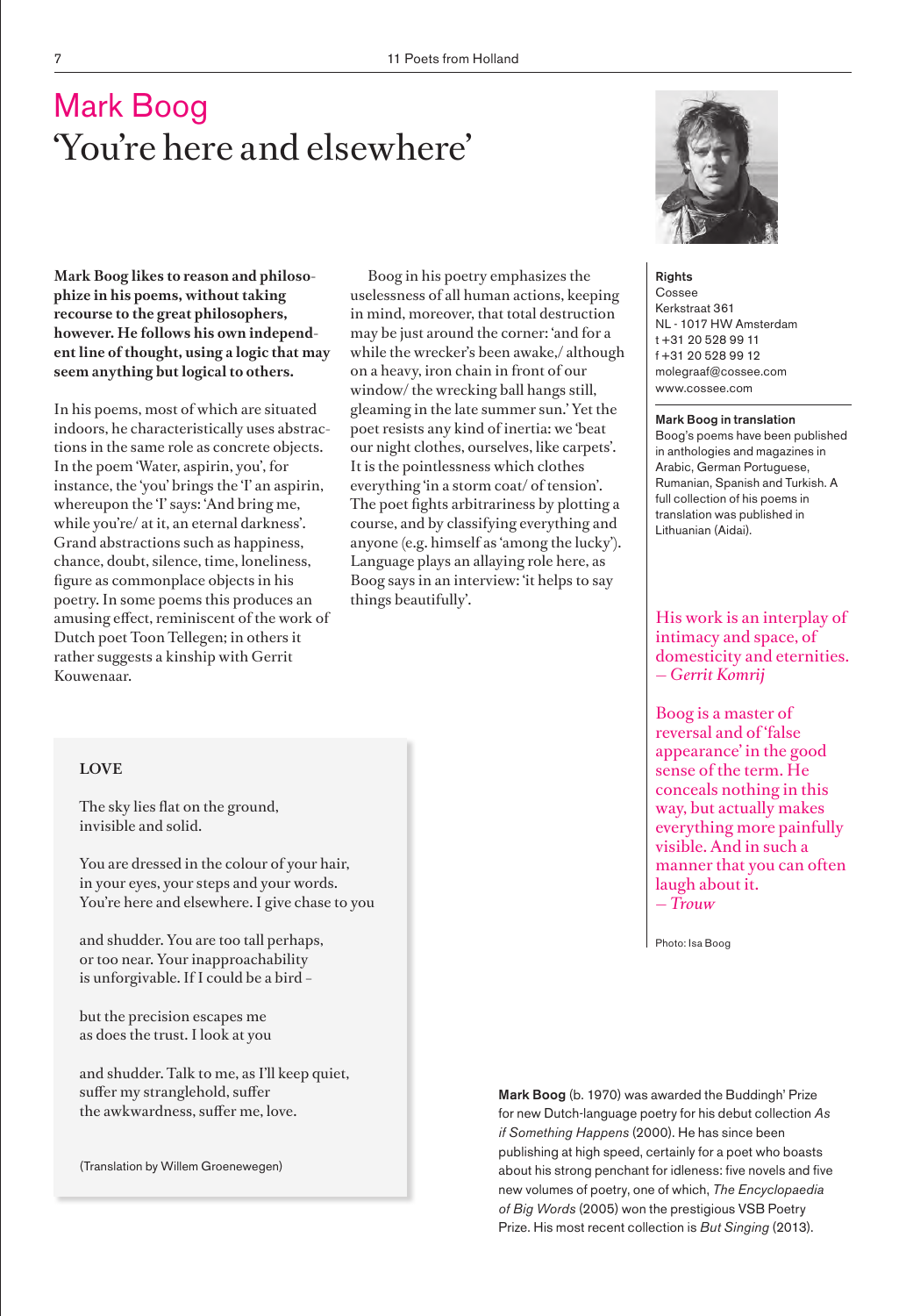# Menno Wigman 'They keep on singing'

**As a poet, and also as a translator, Wigman is steeped in the tradition of nineteenth-century dark romanticism, including that period's mix of posture and authenticity. The existence he describes has all the hallmarks of a lost generation in the style of the French**  *Poètes Maudits***.** 

He is, in fact, a modern-day practitioner of Weltschmerz and Spleen: love is consummated but doomed to fail; paradise is forever sought but never found, young people indulge in loose and licentious living, but gloom persists.

After Wigman's first collection *In the Summer All Cities Stink* (1997), his next one, *Black as Caviar* (2001), though retaining some of his illusionless outlook, sounded somewhat less bitter. As Dutch critic Rob Schouten put it: 'The ugliness of the world and the failures of life continue to set the mood, but there may be some

merit in this […]. With increasing subtlety and effectiveness, Wigman succeeds in translating personal and up-to-date impressions into universal and timeless terms and images. A punk rocker on his way to becoming a classic.'

The word 'classic' also comes to mind when one tries to describe Wigman's style and formal technique which show a conscious and masterful use of (half) rhymes, metre and rhythm. Unlike most of his contemporaries, he remains loyal to classical verse forms, or creates poems that at least have the looks and sound of timeless pieces by long diseased ancestors. But he manages to revitalize these forms, give them an unmistakably personal and modern touch and thus write poems that are both transparent and edgy. So far, each new collection confirms Wigman's status as one of the most talented and popular poets among his generation.



#### **Rights**

Prometheus Herengracht 540 NL – 1017 CG Amsterdam t +31 20 624 19 34 f +31 20 622 54 61 d.larsen@pbo.nl www.uitgeverijprometheus.nl

#### Menno Wigman in translation

Wigman's poems have been published in anthologies and magazines in Chinese, Czech, English, French, German, Macedonian, Portuguese, Rumanian and Spanish. A full collection is in preparation in the UK, after previous ones in France (Cheyne) and the US (Midwest Writing Center).

When you notice that you're constantly about to quote, you know you're in the right spot: you're reading poetry that sounds great and really has something to say at the same time. *— Het Parool*

Decadent-romantic, dark therefore, or light-footed. Or an amazing combination of that two. *— NRC Handelsblad*

Photo: Roeland Fossen

#### **ROOM 421**

My mother's falling apart. She lives in a closet, not quite a coffin, where she wets her chair and sits the same day out each day. A view of trees as well and in those trees are birds and none of them know who they're from.

I've been her son for more than forty years and visit her and don't know who I see. She read to me and tucked me in at night. She stammers, falters, stalls. She's falling apart.

Animals never think about their mothers. I spoon some quivering mush into her mouth, and tell myself she still knows who I am.

Blackbirds, probably. They keep on singing. The call of the earth. From curse to curse, it's heard.

(Translation by David Colmer)

Menno Wigman (b. 1966) published five poetry collections, compiled several anthologies, and translated a large number of European poets, including Baudelaire, Rilke and Laske-Schüler. In 2006, Wigman was the youngest poet to write the 'Gedichtendagbundel': a small collection with a print run of 15,000 copies, published to celebrate the Dutch and Flemish National Poetry Day. A collection of his essays on poetry, *Save Us from the Poets*, was published in 2010. His most recent collection of poems, *My Name is Legion* (2012), was shortlisted for the VSB Poetry Prize and won the Awater Poetry Prize in 2013.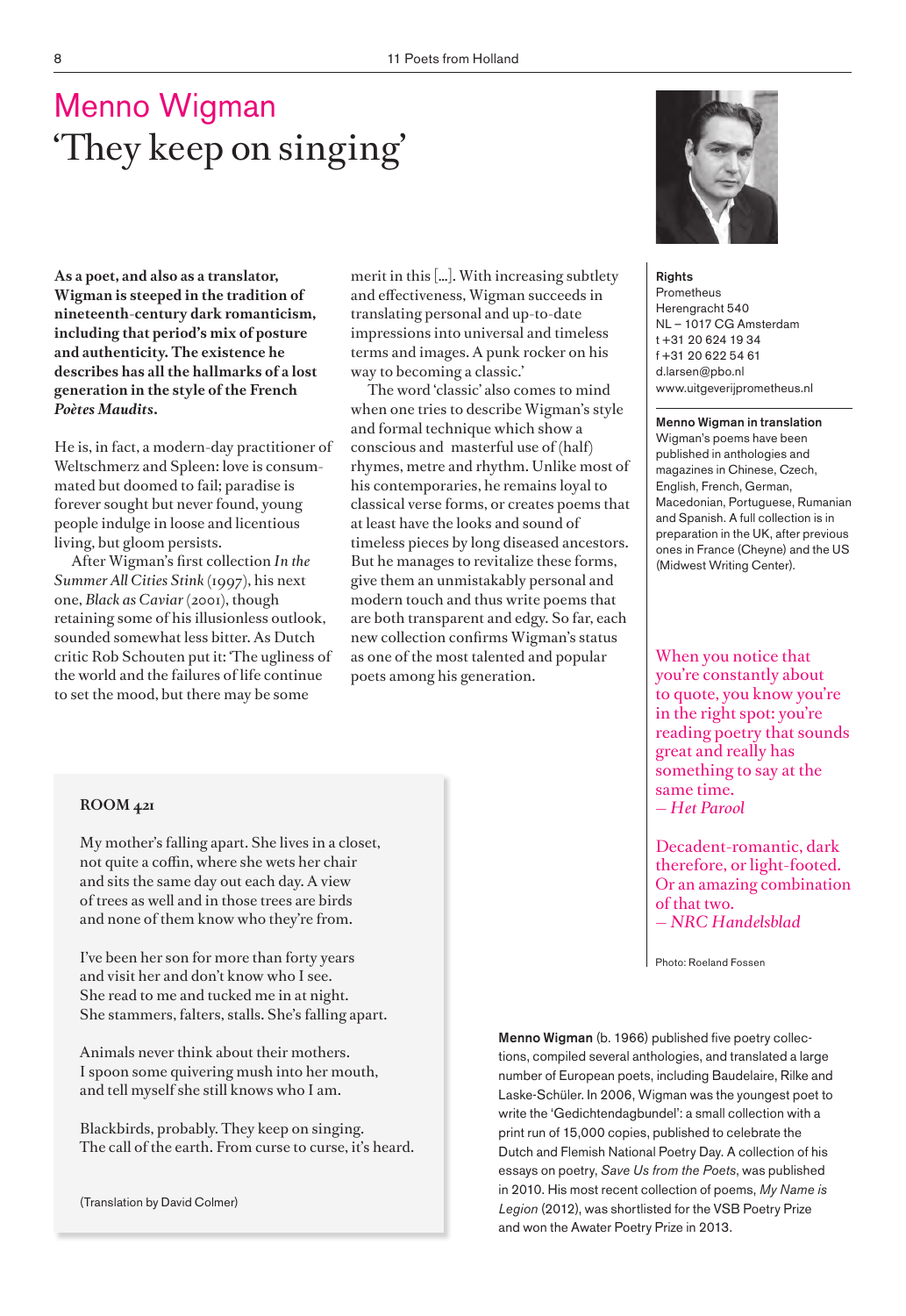### Nachoem M. Wijnberg 'Why would I do that'

**One ought to be able to say of a poem: it begins well, but by line seven it becomes a false claim – according to Nachoem M. Wijnberg, one of the Netherlands' preeminent living poets. He also once said that a child of twelve could understand his poems.** 

Correspondingly, in his phrasing, he seeks clarity and validity. Perhaps this evokes ideas of simplicity and straightforwardness, but that is not the case: opinions are seldom as diverse as those concerning this oeuvre. The vast majority of poetry lovers agree that Wijnberg writes brilliant, powerful poems, but what are they actually about?

Some readers refuse to believe that Wijnberg's poems contain a 'deeper' significance, and enjoy the directly apparent as much as possible. They praise the simplicity, tragedy and beauty of the situations he sketches. They applaud his lack of metaphor. Others put his work

through a post-modern filter and maintain that Wijnberg questions language, reason, and unambiguousness.

Yet others refer to the poets Jewish roots and point to traces of the Talmud. Or they perceive references to the Holocaust in unsuspected corners of the oeuvre. Others again wish to regard him purely as a 'classical' poet who creates his own visual imagery: averse to trains of thought and artistic movements but full of respect for tradition.

If it were not such a cliché, one might say: a Wijnberg poem captures the reader instantly but does not reveal itself easily. However, this cliché is not truly applicable: Wijnberg's poems expose themselves immediately, it is only during re-reading that they turn out to comprise unexpected aspects. One question fragments into a myriad of other questions, but the main issue in many cases appears to be a truly fundamental one: 'What is worthwhile?'

#### **FOLLOWING MY HEART WITHOUT BREAKING THE RULES**

Sticking to the rules without sticking to the rules by going where the rules no longer apply. I could stick to the rules there too by applying them to things that, from a great distance, resemble what the rules are about. But why would I do that, to avoid confusing someone who is looking at me from a great distance?

Behind this morning the morning when the rules are all I have is getting ready.

(Translation by David Colmer)

#### **Rights**

Atlas Contact Prinsengracht 911-915 NL – 1017 KD Amsterdam t +31 20 524 98 00 f +31 20 627 68 51 umatten@atlascontact.nl www.atlascontact.nl

#### Nachoem M. Wijnberg in translation

Wijnberg's poems have been translated and published in anthologies and magazines in Chinese, Farsi, French, German, Hungarian, Macedonian, Rumanian and Spanish. A Selected Poems appeared in English (Anvil Press Poetry) and is being prepared in Italian (La Camera Verde).

You will not readily take his work as belonging to anyone else in the Netherlands or anyone else from his generation. *— Vrij Nederland*

Wijnberg is such a unique author that you always recognize his voice in extremely diverse collections. And that is the characteristic feature of a significant poet. *— De Groene Amsterdammer*

Photo: Vincent Mentzel

Nachoem M. Wijnberg (b. 1961) has been writing at demonic speed for over twenty years now, publishing seventeen books of poetry and four novels. His collections, from *The Simulation of Creation* (1989) to *Another Joke* (2013), have won practically every poetry prize that the Netherlands can boast, and made him one of the most important Dutch poets of the present day. He's also a Professor at the University of Amsterdam, Faculty of Economics and Econometrics.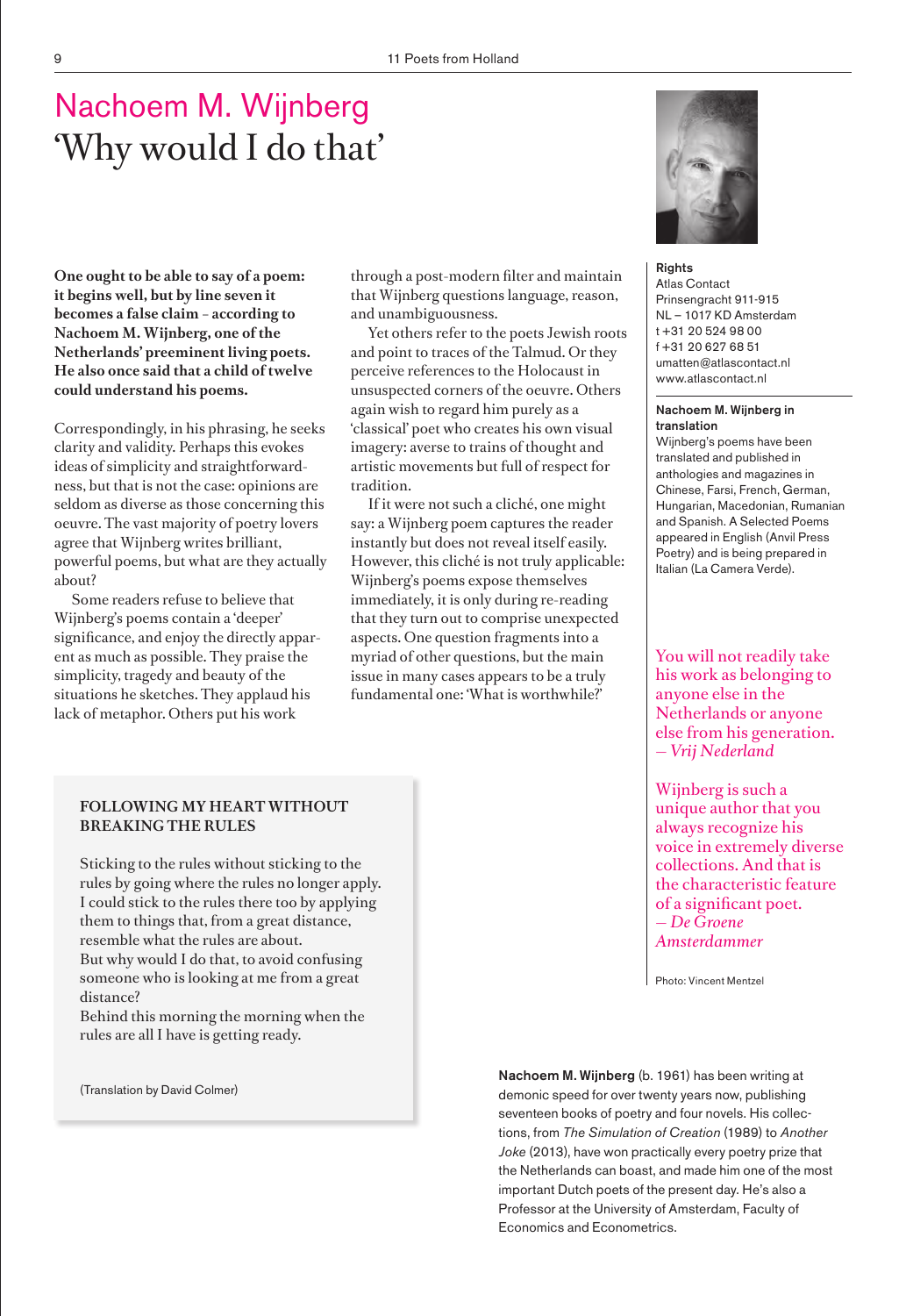### Anne Vegter 'It takes intense bliss'

**With her turbulent style and extraordinary themes, Anne Vegter is one of the most prominent poets in present-day Dutch literature. Her inimitable language and the peculiar conceptual acrobatics were the striking features of her first two collections** *It Sprang* **(1991) and** *Shares and Obligations* **(2oo2).** 

She once remarked in an interview: 'I often find normal means of expression hopelessly exaggerated.' In her case, her lyrical ego may leap from a stairway while observing, en passant, that a calendar is hanging askew. Elsewhere, someone is listening to Bach with a frown on the back of his head. In her third collection, *Spamfighter* (2008), her work became more serious and sedate, despite the ongoing turbulence in the language and the abundance of fantasy. Her unique mixture of a keyed-up overtone and a melancholy and fragile undertone is

perfectly expressed in a line such as: 'A ray of sunshine festively penetrates the windows of the clinic.'

Particularly her last collection, *Island Mountain Glacier* (2011), contains tributes and litanies to life and love. The capricious and rich joie de vivre that transcends the shadow side of domestic situations is assigned a darker hue, like a face that is enhanced by creases: 'Your age scrubs your family coat'. Her apparent spontaneity in 'showing and tripping' – as her poems might sometimes be characterized – leans heavily on stringent selection: only the appropriate moment and the right words are allowed to participate in the performance.

Public appreciation of her work is increasing over the years, which has provisionally culminated in her appointment as Poet Laureate for the Netherlands, the most public function that a poet in the Netherlands can fulfil.

#### **SHOWING AND TRIPPING** *— Trouw*

It takes intense bliss in this dress to look at neighbours stashing their rubbish bag in a container around midnight with tenderness.

It takes intense bliss in this dress to flag down a taxi unwilling to take you to the edge of the city where broad-leaved trees propagate.

It takes intense bliss in this dress to make a sound that drowns out animals to catch the attention of a dolled-up queen.

It takes intense bliss for this dress to be carried to a show drunk and wide awake, blindly find the door through which to exit the stage.

It takes intense bliss in this dress to pop one, go on a balloon ride and look down on the mosaic of your country like a slow astronaut.

It takes intense bliss in this glorious weather to be killed with care. Voices scream instead of dress say shroud.

(Translation by Astrid Alben)



#### **Rights**

Querido Singel 262 NL – 1016 AC Amsterdam t +31 20 551 12 62 f +31 20 620 35 09 rights@singel262.nl www.querido.nl

#### Anne Vegter in translation

Vegter's poems have only been published in anthologies in English, French and Spanish so far. She has been invited to perform on several international stages, including the festivals of Rotterdam and Medellin.

Tumultuous work, in which the chaos can scarcely be tamed and much is possible that would not work in more concentrated poetry. Vegter's later books make it evident that the poetic principle of free and idiosyncratic use of language forms the basis of everything she writes.

Photo: Roger Cremers

Anne Vegter (b. 1958) is a very versatile poet and writer. In 1989 she made her debut with the children's book *The Lady and the Rhinoceros*, which was promptly awarded the Woutertje Pieterse Prize. Her first poetry collection, *It Sprang* (1992), showed that a poet of stature had risen. Several more children's books and poetry collections followed, as well as a collection of erotic stories and several plays, but in every genre the fact that she is first and foremost a poet glimmers through. In 2013 she was appointed Poet Laureate for the Netherlands.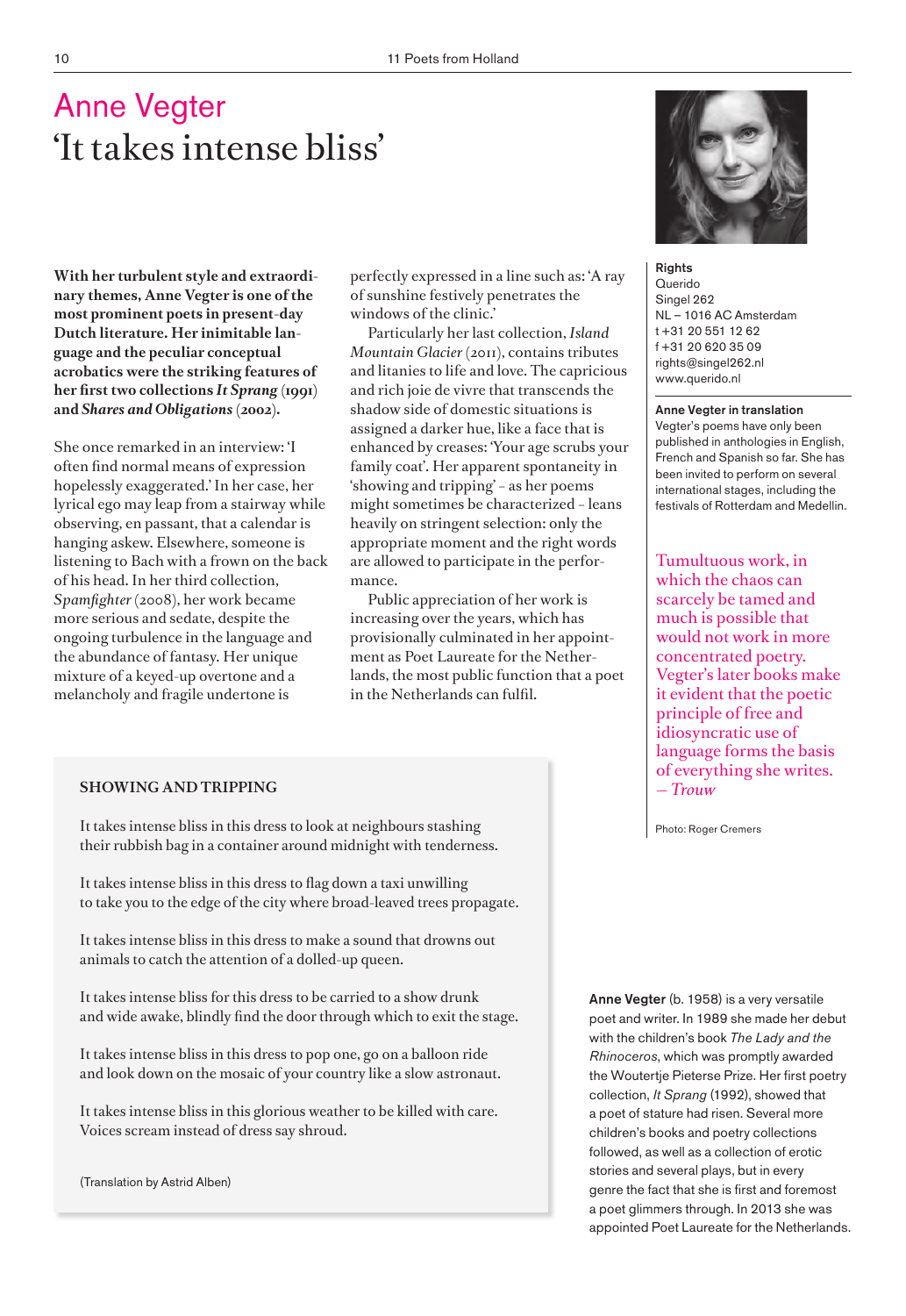### Eva Gerlach 'For days and nights I searched'

**After submitting to several reviews, Gerlach published her first collection** *No Further Distress* **in 1979. It immediately impressed by the precise and considered organization of the individual poems and of the whole collection, yet with a strong, dark, emotional current underlying this formal control.** 

Two years after its publication the collection was awarded the Van der Hoogt Prize, an important prize aiming to stimulate young writers and poets. In many subsequent collections over the years, Eva Gerlach developed into a poet of classical stature. The narrative tone of her early poems gradually gave way to an astute, incisive plasticism, by which she seems to be trying to get a hold on life's events.

Gerlach's poems, in their often dark way, are concerned with the themes that have concerned poets in all ages: transience, loss, the human condition. Avoiding any tendency towards dramatic display or

literary effect, she writes about the mysterious, invisible forces that govern our lives, about the thought 'that in presence lives a truth/ greater than just that/ of the address.'

Eva Gerlach's poetry has more and more freed itself from the prevailing trends in post-war Dutch poetry. Irony, therapeutic impact or linguistic autonomy, the three mainstays of the poetry of her generation, never play a significant part in her work. She is first of all a modest, unsentimental, yet penetrating portrayer of human emotions and motives. Over most recent years a stronger experimental tendency seems to surface in Gerlach's poems and more surrealistic elements are amplified. This might also be regarded a further fine-tuning of a strong and distinct poet's tone of voice, which either whispering, stammering or speaking quite clearly always reminds us: 'Whatever's whole we fail to see' and 'all that is split up sticks in us for good'.



#### **Rights**

De Arbeiderspers Franz Lisztplantsoen 200 NL – 3533 JG Utrecht t +31 30 247 04 68 f +31 30 241 00 18 laetitia.powell@apawb.nl www.arbeiderspers.nl

#### Eva Gerlach in translation

Gerlach's poems have been published in anthologies and magazines in Bulgarian, Czech, Chinese, English, Farsi, Finnish, French, Frisian, German, Hungarian, Italian, Spanish and Swedish. A collection of her poems was published in Portuguese (Quetzal).

That's what good poetry does: touch upon something essential in reality, something you'd immediately sense or recognize, though you never saw it like that before. — *Trouw*

Everything starts moving, becomes ambiguous, gets a new meaning. — *Jury of the P.C. Hooft Prize 2000*

Photo: Roeland Fossen

#### **SO**

A dog with iron eyes had clamped my hand in his mouth. I did not want this to happen but feared I would tear if I offered resistance. Dog, listen I said, let me go and I'll give you whatever you want. But he just wanted me to stay put, use my spare hand to stroke him. So. For days and nights I searched his eyes to find the stronger of us two.

(Translation by John Irons)

Eva Gerlach (b. 1948) writes both poetry for adults and poetry for children. She published her first collection for adults, *No Further Distress* in 1979. Her first volume of children's poetry, *Hey Mr. Moose*, was published in 1989 and promptly awarded the 'Zilveren Griffel', an important children's literature prize. Her entire oeuvre was awarded the highly prestigious P.C. Hooft-prijs in 2000. Her most recent collections are *The Poem Happens Now* (Selected Poems; 2009) and *Knot* (2011).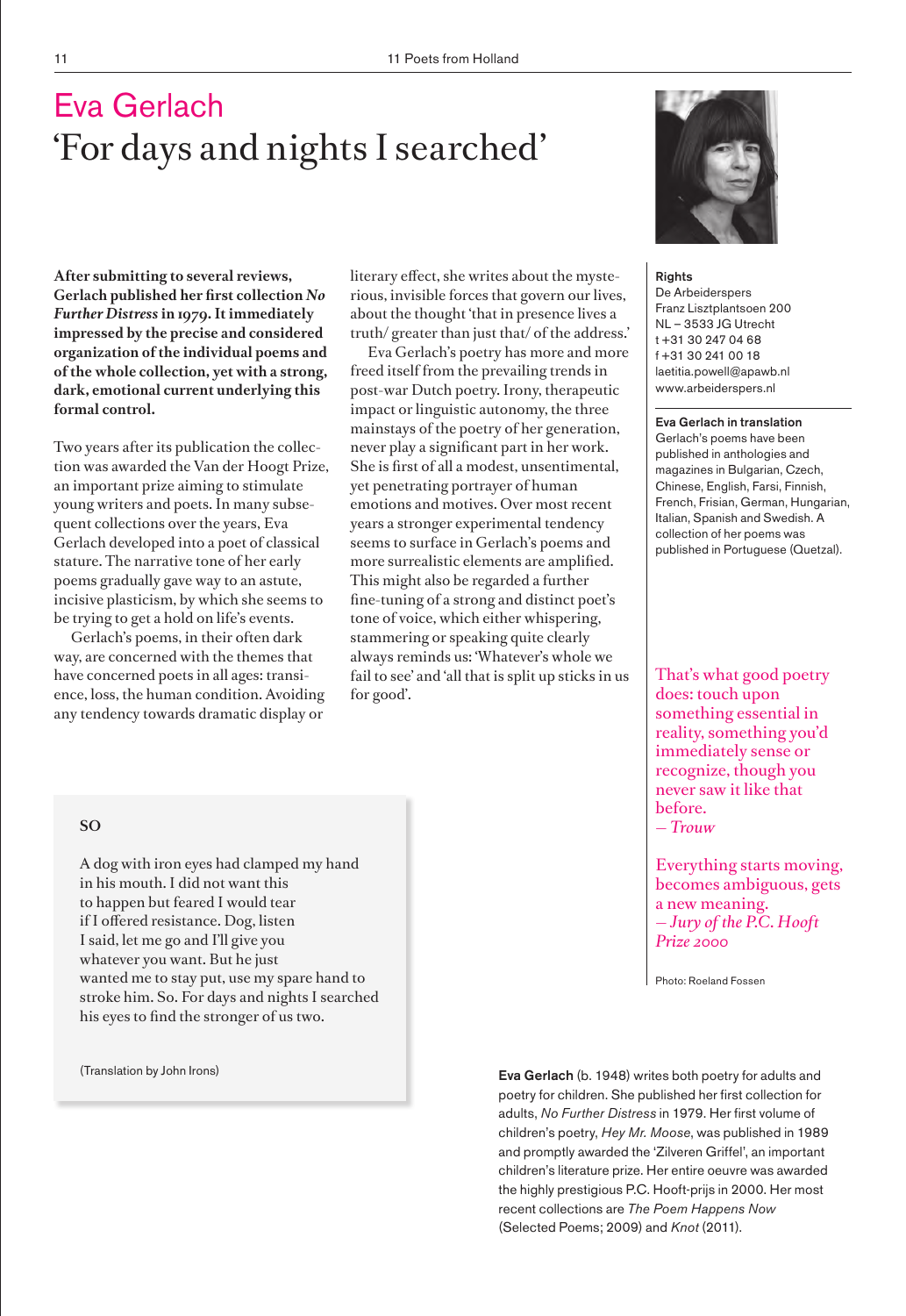### Gerrit Kouwenaar 'Teach ice water to boil'

**Typically, Kouwenaar's poems present themselves as 'language objects': poetry for Kouwenaar consists of words – not thoughts, feelings or anything else. This does not detract from the fact that his poems often have an incredible emotional charge as is clearly evident from just such a collection as** *Totally White Room* **(2oo2), which is in part a requiem for his deceased wife.**

Via Kouwenaar's intense mastery of what could be called the entire 'semantic field' of language, his poems attempt to get as close as possible to 'physical reality' or – as he himself often writes – the 'flesh'. In his

poetry, flesh becomes word. Furthermore, Kouwenaar's linguistic examinations of the passage of time and its causes are unrivalled. In the language of his poems, that which is fleeting and transitory is captured, and thereby retained. Kouwenaar once said, 'Art only deals with a couple of simple themes: life, death, injustice, beauty. You want to create something that will withstand time. Nothing is present forever. A good work of art has been stolen from time, has outwitted merciless time.' In Kouwenaar's poetry, things are the same 'today as always'. And that is how it will remain.



#### **Rights**

**Querido** Singel 262 NL – 1016 AC Amsterdam t +31 20 551 12 62 f +31 20 620 35 09 rights@singel262.nl www.querido.nl

#### Gerrit Kouwenaar in translation

Kouwenaar's poems have been published in anthologies and magazines in numerous languages. Full collections have appeared in English (Actual Size), French (Comp'Act), German (Limes Verlag, Kleinheinrich), Polish (Witryn Artystów) and Swedish (Ellerströms).

#### **ONE MUST**

One still has to count one's summers, pass one's sentence, snow one's winter

one still has to get the shopping done before dark asks the way, black candles for the cellar

one still has to give the sons a pep talk, measure the daughters for their suits of armor, teach ice water to boil

one still has to show the photographer the pool of blood get unused to one's house, change one's typewriter ribbon

one still has to dig a pit for a butterfly trade the moment for one's father's watch –

(Translation by Lloyd Haft)

Gerrit Kouwenaar (b. 1923) was a member of the Dutch Fiftiers Movement, an important group of poets that sent Dutch poetry in a completely new direction after World War II. Nowadays he's considered 'the grand old man of Dutch poetry' and had collected nearly all literary prizes one can collect in the Netherlands. His oeuvre, apart from almost eight hundred pages of poetry, includes three novels and an immense number of translations. Literary studies, monographs and film documentaries have been devoted to his work. In 2008, his most recent collection was published: *Falling Silence, Selected Poems.*

Kouwenaar has written, ever since he found his form twenty years ago, the same poem over and over, but this has rendered masterful works of art in every instance in which fifty years of craftsmanship serve as, for want of a better word, wisdom. *— De Volkskrant*

He is a highly skilful poet who undoubtedly considers every word coolly, but in this way manages to also blend in emotions that come into their own in this controlled, strict environment. *— Trouw*

You can't use poems to smash windows. *— Gerrit Kouwenaar*

Photo: Roy Tee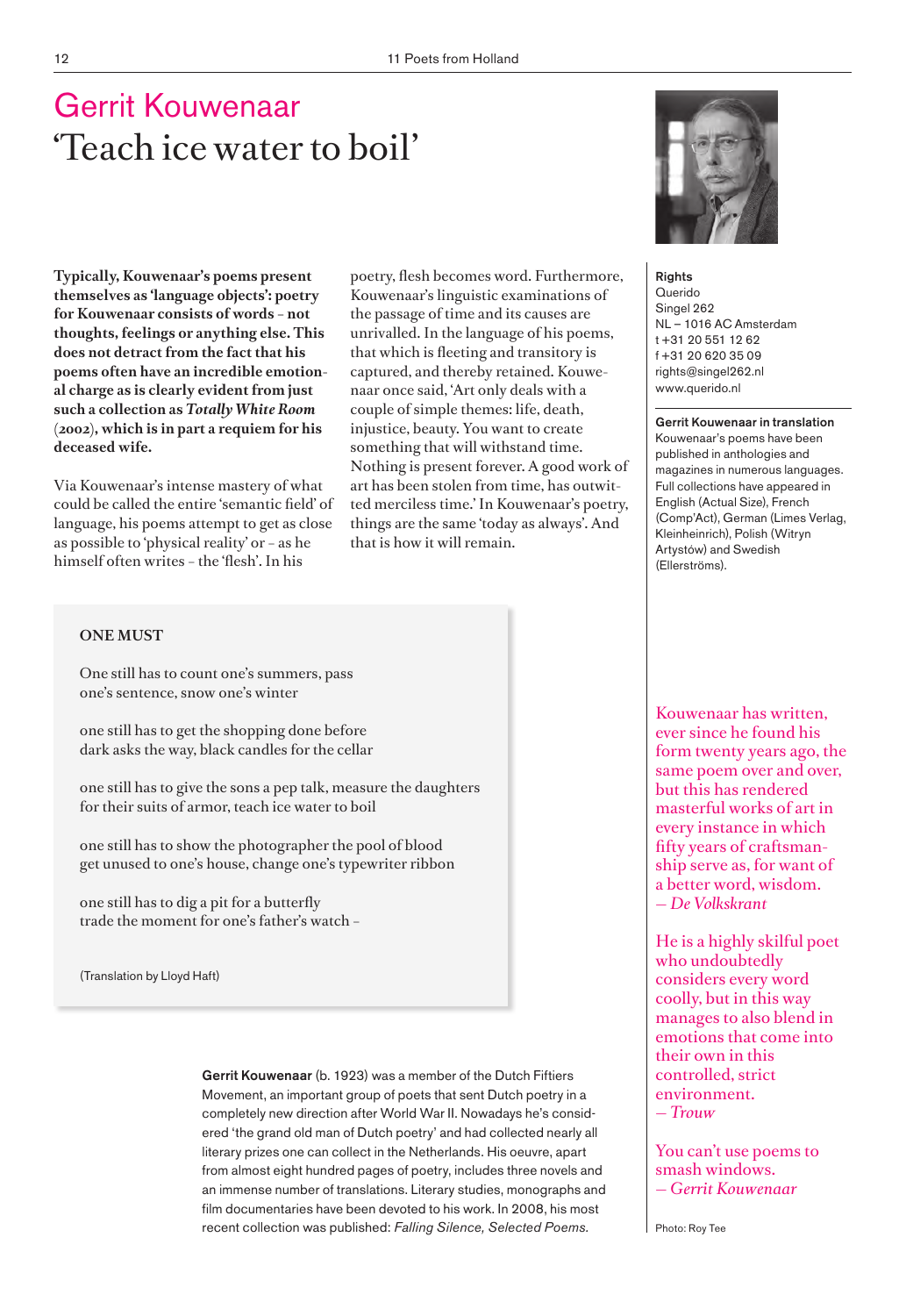# Rutger Kopland 'Look it in the eyes – it will look in yours'

**Rutger Kopland published his first collection,** *Among the Cattle***, in 1966 at a time when realism ruled supreme in Dutch poetry. It remained apparent in Kopland's work, in which he invariably seeks to connect with day-to-day reality.** 

But the poet wants to do more than just describe; his poems try, however modestly, to offer some solace from the disappointments of life. From the very start they have been imbued with the paradisiacal vision of Psalm 23 and the fact that we, with 'all those fine promises' (the title of one of his collections), are seeking happiness all our lives. From the 1980s onwards, his poetry grew sparser, less ironical and anecdotal, more philosophical. But whatever form

they take, Kopland's poems are bound to treat the mysteries of life, death, love and chance. They are, in the poet's own words, 'variations on a theme', analyzing and demonstrating the 'mechanics of emotion'.

It is undoubtedly the human aspect of his poems that has made Rutger Kopland one of the Netherlands' most read poets for almost half a century. He asked essential questions without answering them definitely; in his poems man is first and foremost a searching creature. And for that indefinite search he has coined his own inimitable lyrical style, groping, tentative, full of repetitions, minor shifts and modulations. After all, 'happiness/ must exist somewhere at some time because/ we remember it and it remembers us'.



#### Publishing details

G.A. van Oorschot Herengracht 613 NL – 1017 CE Amsterdam t +31 20 623 14 84 contact@vanoorschot.nl www.vanoorschot.nl

#### Rutger Kopland in translation

Kopland's poems have been published in over twenty languages, including English (Enitharmon, Harvill, Waxwing), French (Gallimard), German (Hanser) and Italian (Edizioni del Leone). Noble Prize Winner J.M. Coetzee translated Kopland's poetry for his anthology *Landscape with Rowers: Poetry from the Netherlands*  (Princeton University Press).

One wonders how long it will take the Nobel Prize committee to consider Rutger Kopland, clearly an exceptionally gifted poet, and a very proper focus for their liberations. *— Poetry Nation Review* 

The quality of his lyrics and elegies, alpha and omega of the poet's trade, indicate a warm and intelligent man who tackles the big subjects with economy and tact. *— The Independent*

Photo: Roy Tee

#### **SELF-PORTRAIT AS A HORSE**

When I was still a horse in a meadow

I must have lived in his body have seen in his eyes what he saw

that life would never begin nor would ever end, nor be repeated

I must have left his body and my memories must have remained behind in him

you are standing by the fence round a meadow on the other side a horse is standing

look it in the eyes – it will look in yours

(Translation by James Brockway)

Rutger Kopland (1934-2012) published over fifteen volumes of poetry, three essay collections and a collection of travel and translation notes. He has won numerous prizes for his poetry, including the prestigious VSB Poetry Prize and the P.C. Hooft Prize, one of the Dutch-speaking world's most important literary awards. Kopland ranks high as one of the Netherlands' best-loved poets, his collections sold over 200,000 copies so far. In 2013 a final edition of his Collected Poems was published.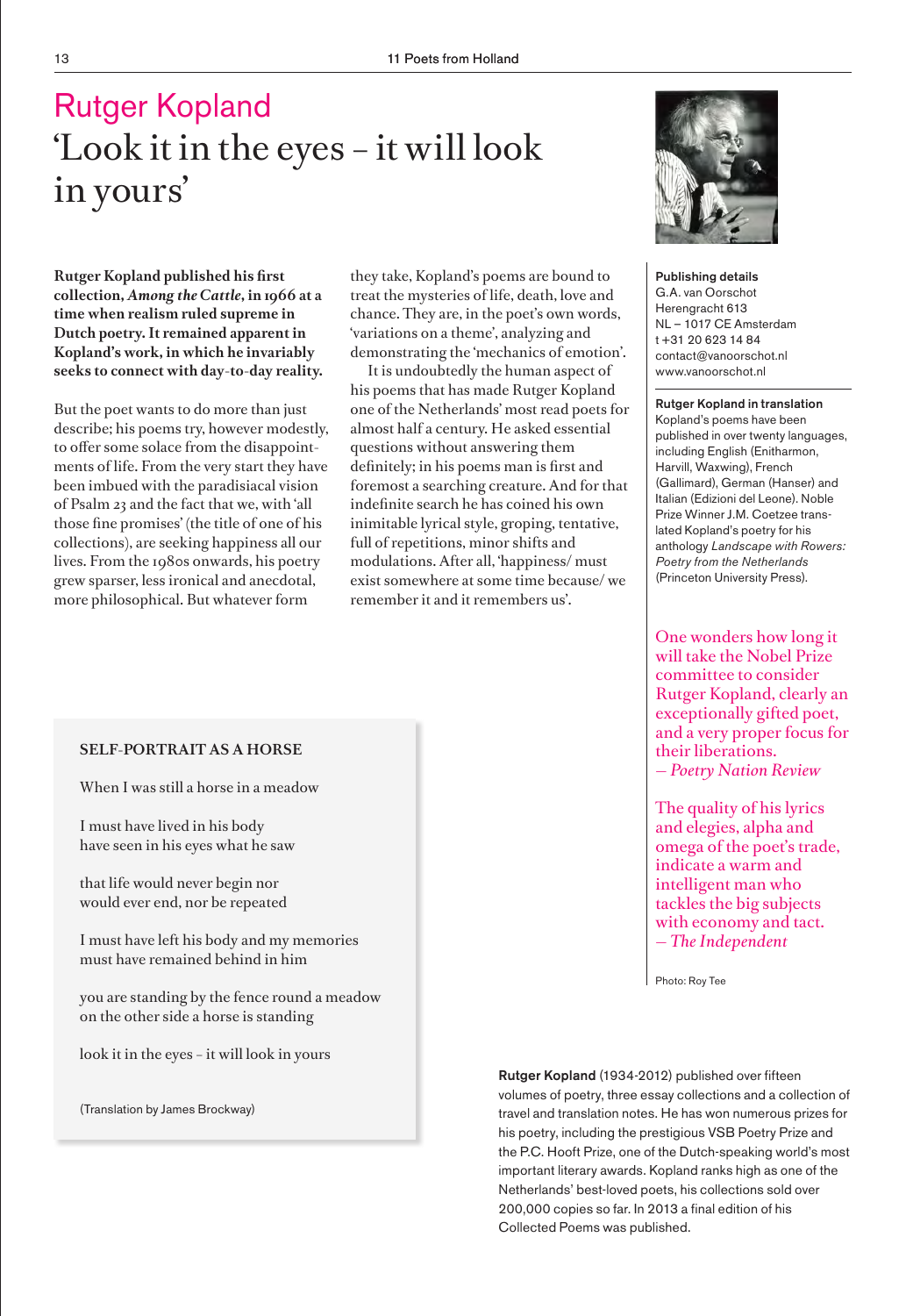### Recent Translations



Maria Barnas **Tamo gdje treba biti tiho** Croatian translation by Romana Perečinec. Published by Brutal in 2013.



Hans Faverey **Poèmes**

French translation by Éric Suchère and Erik Lindner. Published by Théâtre Typographique in 2012.



Toon Tellegen **Brodišče** Slovenian translation by Mateja Seliškar. Published by Studentska zalozba in 2012.



Remco Campert **Jagen, Leben, Erinnern** German translation by Marianne Holberg. Published by Arche in 2011.



#### Paso de Barc<sup>3</sup>

Tsjêbbe Hettinga **La Luz del Mar seguido de Santa María del Mar** Spanish translation by Diego Puls. Published by Cecal - Paso de Barca in 2012.



Arjen Duinker **[Lestnica skarpy]** Russian translation by Julia Telezjko. Published by Kolo in 2009.



Rutger Kopland **Dank sei den Dingen** German translation by Mirko Bonné and Hendrik Rost. Published by Hanser in 2008.



Hans Faverey **Chrysanthemums, rowers** English translation by Francis R. Jones and Lela Faverey. Published by Leon Works Press in 2011.



Rutger Kopland **[Selected Poems]** Farsi translation by Nasim Khaksar. Published by Pazand in 2013.



Menno Wigman **Black as caviar** English translation by Stephen Frech. Published by Midwest Writing Center in 2012.



Toon Tellegen **Raptors** English translation by Judith Wilkinson. Published by Carcanet in 2011. Popescu Prize 2011.



#### Menno Wigman **L'Affliction des copyrettes**

French translation by Pierre Gallissaires and Jan H. Mysjkin. Published by Cheyne in 2010.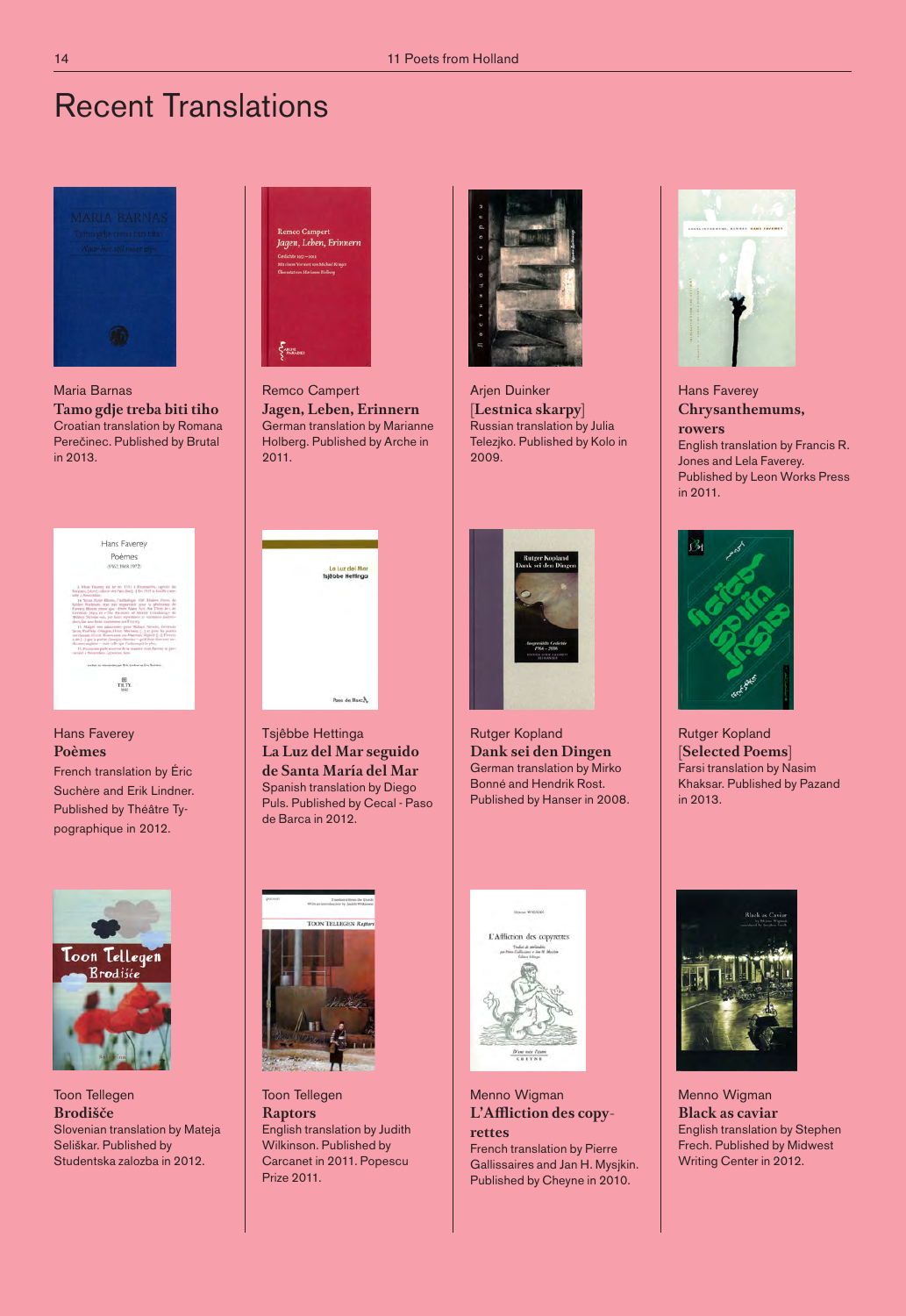#### Recent Translations



Lucebert **Lucebert - The collected poems, volume 1** English translation by Diane Butterman. Published by Green Integer in 2013.



Cees Nooteboom **Licht überall** German translation by Ard Posthuma. Published by Suhrkamp in 2013.



Nachoem M. Wijnberg **Advance payment** English translation by David Colmer. Published by Anvil Press Poetry in 2013.



Ramsey Nasr **[Selected Poems]** Georgian translation by Davit Gholijashvili. Published by Link in 2010.



Martinus Nijhoff **Awater** Slovak translation by Adam Bžoch. Published by Európa in 2012.



Alfred Schaffer **Kom in, dit vries daar buite** Afrikaans translation by Daniel





Cees Nooteboom

García de la Banda.

**Self-Portrait of an other** English translation by David Colmer. Published by Seagull Books in 2011. Also in Spain by Calambur Editorial in 2013. Spanish translation by Fernando

Various Dutch authors **50 poetas de Ámsterdam** Includes all 11 poets featured in this brochure. Spanish translations by Conchita Alegre Gil et al. Published by Eloísa Cartonera in 2013.



Various Dutch authors **Strange tracks** Includes Ester Naomi Perquin

and Menno Wigman. English translations by Paul Vincent et al. Published by Modern Poetry in Translation in 2013.



Martinus Nijhoff **Awater**  English translation by David Colmer et al. Published by Anvil Press Poetry in 2010.



K. Schippers **Tables déplacées. Reportages, recherches, vaudeville**  French translation by Kim Andringa and Jean-Michel Espitallier. Published by Le bleu du ciel in 2012.



#### Various Dutch authors **Poetes néerlandais de la modernité**

Includes Eva Gerlach, Gerrit Kouwenaar and Nachoem M. Wijnberg. French translations by Kim Andringa et al. Published by Le Temps des Cerises in 2011.